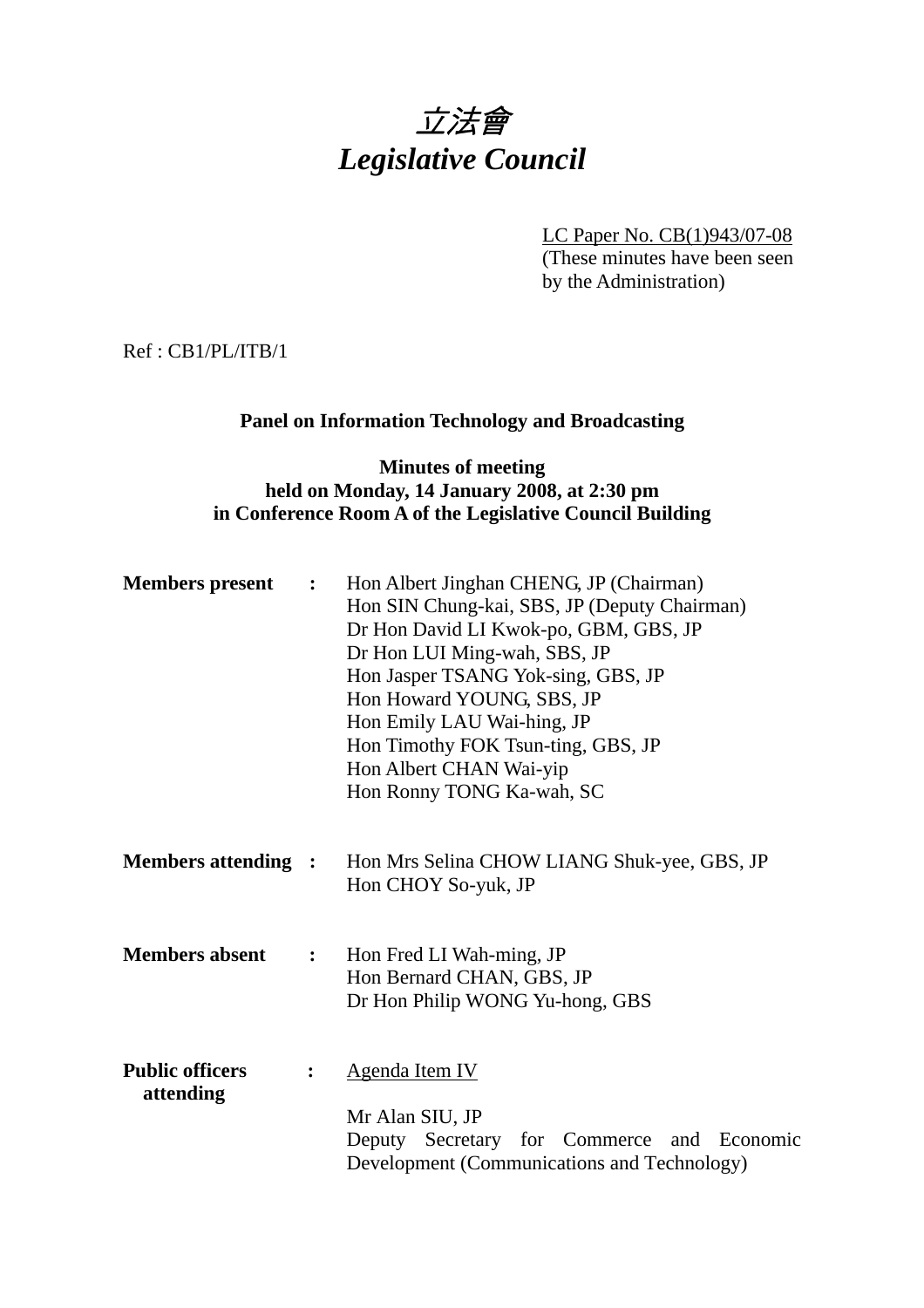|                                    |                | Mrs Marion LAI, JP<br>Director-General of Telecommunications                                                         |
|------------------------------------|----------------|----------------------------------------------------------------------------------------------------------------------|
|                                    |                | Mr T Y CHAN<br><b>Assistant Director of Telecommunications (Regulatory)</b>                                          |
|                                    |                | <u>Agenda Item V</u>                                                                                                 |
|                                    |                | Mrs Rita LAU, JP<br>Permanent Secretary for Commerce and Economic<br>Development (Communications and Technology)     |
|                                    |                | Mr Alan SIU, JP<br>Deputy Secretary for Commerce and Economic<br>Development (Communications and Technology)         |
|                                    |                | Ms Maisie CHENG<br>Commissioner for Television and Entertainment<br>Licensing                                        |
|                                    |                | Miss Angela LUK<br>Assistant Commissioner<br>for Television<br>and<br><b>Entertainment Licensing (Entertainment)</b> |
| <b>Attendance by</b><br>invitation | $\ddot{\cdot}$ | <b>Agenda Item V</b>                                                                                                 |
|                                    |                | <b>Consumer Search Hong Kong Limited</b>                                                                             |
|                                    |                | Mr Robert LI<br><b>General Manager (Research Divisions)</b>                                                          |
| <b>Clerk in attendance :</b>       |                | Ms YUE Tin-po<br>Chief Council Secretary (1)3                                                                        |
| <b>Staff in attendance</b>         | $\ddot{\cdot}$ | Ms Pauline NG<br><b>Assistant Secretary General 1</b>                                                                |
|                                    |                | Ms Annette LAM<br>Senior Council Secretary (1)3                                                                      |
|                                    |                | Ms Guy YIP<br>Council Secretary (1)1                                                                                 |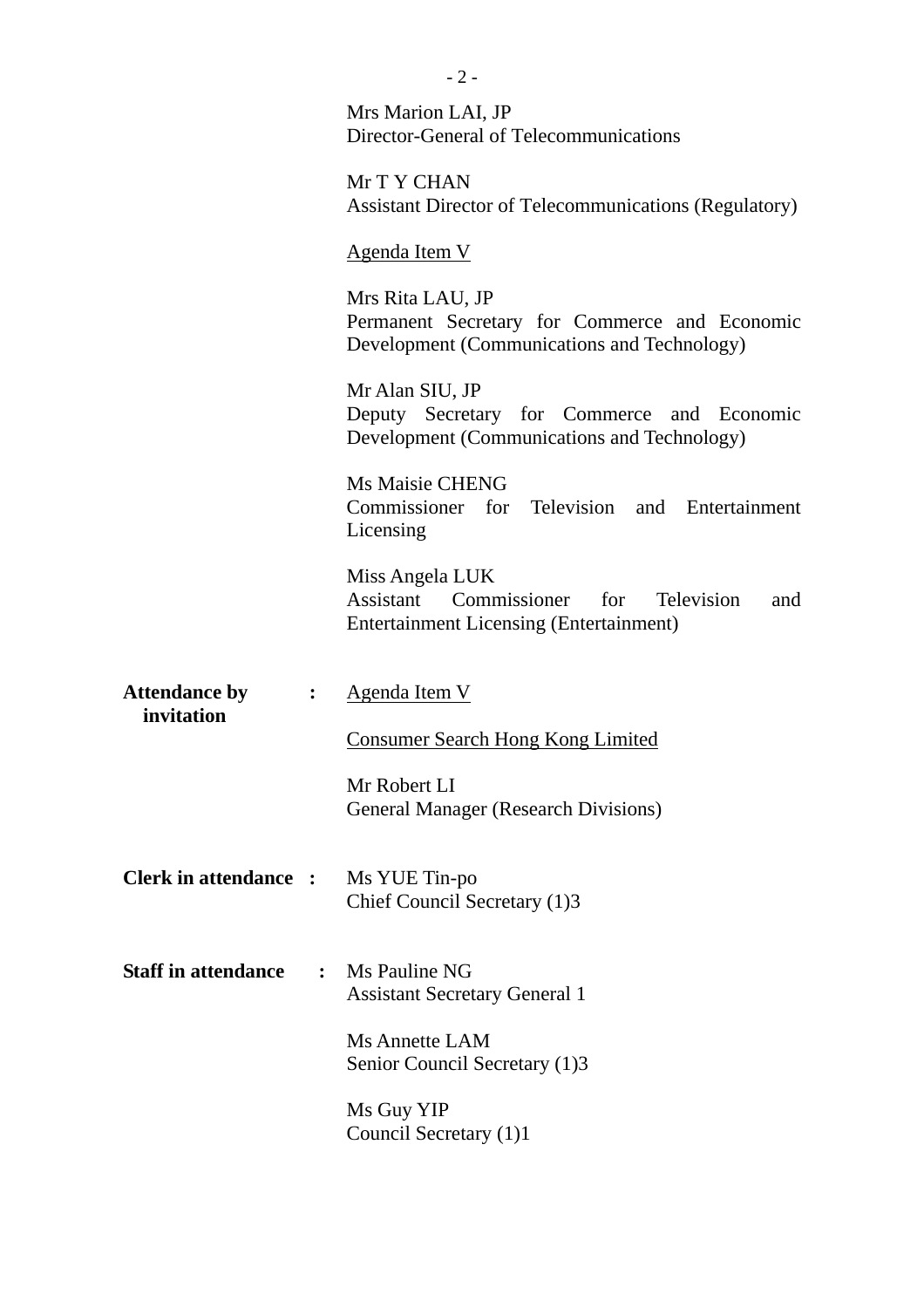# Ms May LEUNG Legislative Assistant (1)6

**I. Confirmation of minutes of meeting**   $(LC$  Paper No.  $CB(1)461/07-08$  -- Minutes of meeting held on 12 November 2007) Action

The minutes of the meeting held on 12 November 2007 were confirmed.

# **II. Information paper issued since last meeting**

2. Members noted that no paper had been issued since the last meeting held on 10 December 2007.

#### **III. Date of next meeting and items for discussion**

 $(LC$  Paper No.  $CB(1)544/07-08(01)$  -- List of outstanding items for discussion

LC Paper No.  $CB(1)544/07-08(02)$  -- List of follow-up actions)

# Regular meeting on 29 January 2008

3. Members noted that due to Lunar New Year holidays, the regular Panel meeting in February 2008 was advanced to 29 January 2008 to discuss the following items proposed by the Administration:

- (a) Public consultation on public service broadcasting including issues related to the future of Radio Television Hong Kong and the opening up of radio/TV channels for use of the community; and
- (b) Consultation on the implementation framework of mobile television services and development of digital audio broadcasting in Hong Kong.

Special meeting on 19 February 2008

4. Members noted that, as agreed at the Panel meeting on 10 December 2007, a special meeting would be held on 19 February 2008 from 4:30 pm to 6:30 pm to discuss the following items:

(a) Policies relating to the regulation of radio broadcasting and the use of radio communications apparatus for the purpose of radio broadcasting; and

- 3 -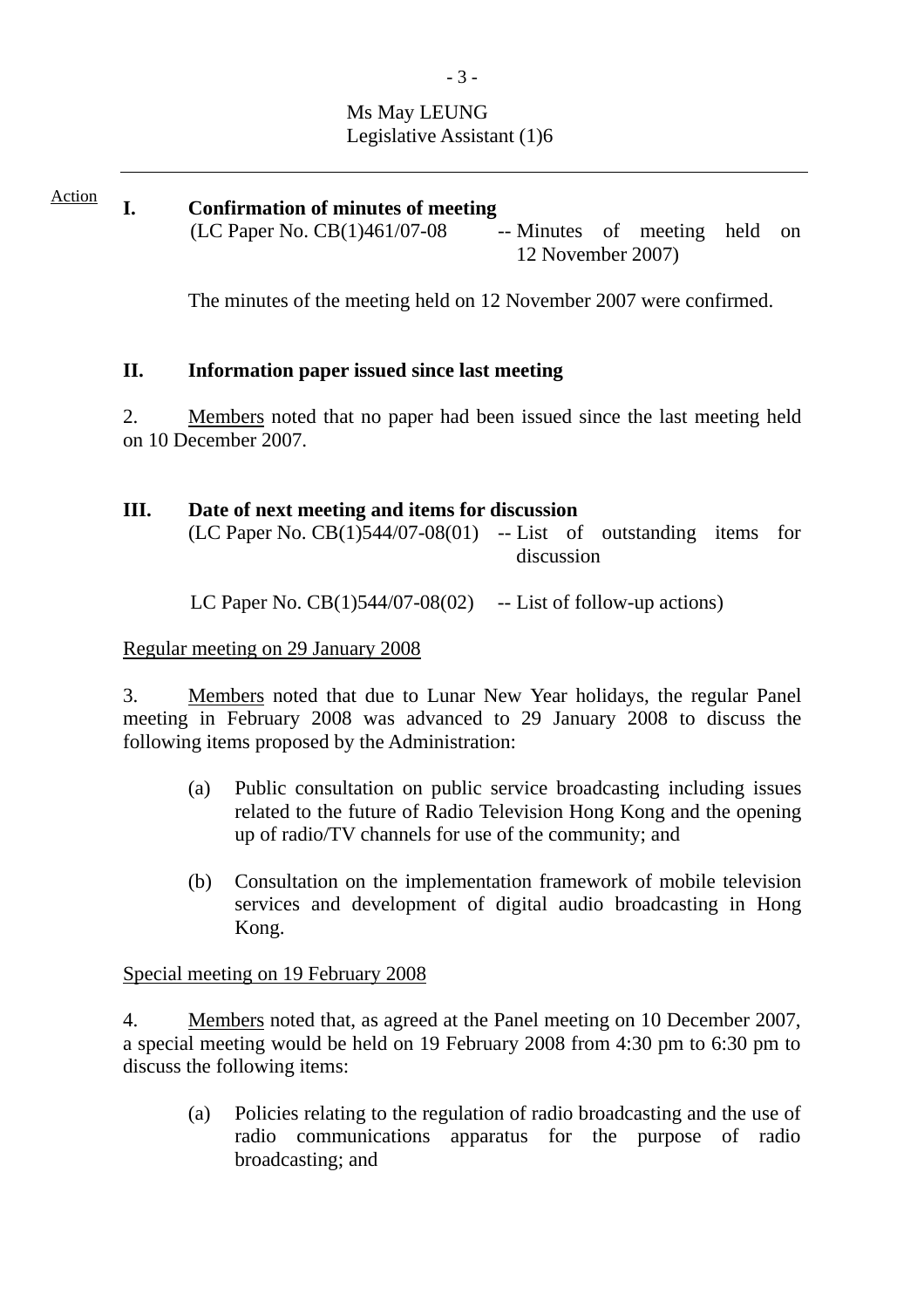(b) Progress update on the implementation of digital terrestrial television.

5. In respect of item (a) above, members agreed that public views be invited by posting a notice on the Legislative Council (LegCo) website. Members also agreed to invite the Secretary for Justice (SJ) and representatives of Citizens' Radio to the meeting. As many Members were interested in this subject, it was agreed that all Legislative Members be invited to the discussion.

(*Post-meeting note*: At the instruction of the Chairman, a general notice inviting submissions on the issue was posted on the LegCo website on 18 January 2008. Invitation to attend the meeting was sent to SJ and Citizens' Radio on 18 January 2008. Members were duly informed of the above arrangements vide LC Paper No. CB(1)610/07-08 issued on 17 January 2008**.**)

#### **IV. Public consultation on the proposed Unified Carrier Licences**

| (LC Paper No. $CB(1)544/07-08(03)$                                                                                       | -- Paper<br>provided<br>by<br>the<br>Administration                                                                                                  |
|--------------------------------------------------------------------------------------------------------------------------|------------------------------------------------------------------------------------------------------------------------------------------------------|
| LC Paper No. $CB(1)573/07-08(01)$<br>(English version only)                                                              | -- Submission from Hong<br>Kong<br><b>Cable Television Limited</b>                                                                                   |
| LC Paper No. CB(1)583/07-08(01)<br>(English version only)                                                                | -- Submission from<br>PCCW-HKT<br><b>Telephone Limited</b>                                                                                           |
| LC Paper No. $CB(1)583/07-08(02)$<br>(English version only)                                                              | -- Submission from Wharf T&T<br>Limited                                                                                                              |
| LC Paper No. $CB(1)601/07-08(01)$<br>(tabled at the meeting and<br>subsequently issued via e-mail on<br>15 January 2008) | -- Administration's paper on public<br>consultation on the<br>proposed<br>Licences<br>Unified Carrier<br>(power-point)<br>presentation<br>materials) |

#### Declaration of interest

6. Dr David Li declared that he was the Independent Non-Executive Director of the PCCW-HKT Telephone Limited (PCCW).

#### Presentation by the Administration

7. With the aid of power-point presentation, Assistant Director of Telecommunications (Regulatory) (AD of  $T(R)$ ), briefed members on the two consultation exercises which were conducted in parallel by the Secretary for Commerce and Economic Development (SCED) and the Telecommunications Authority (TA) concerning the proposals for the creation of a unified carrier licence (UCL). The consultation exercises covered the general conditions (GCs), licence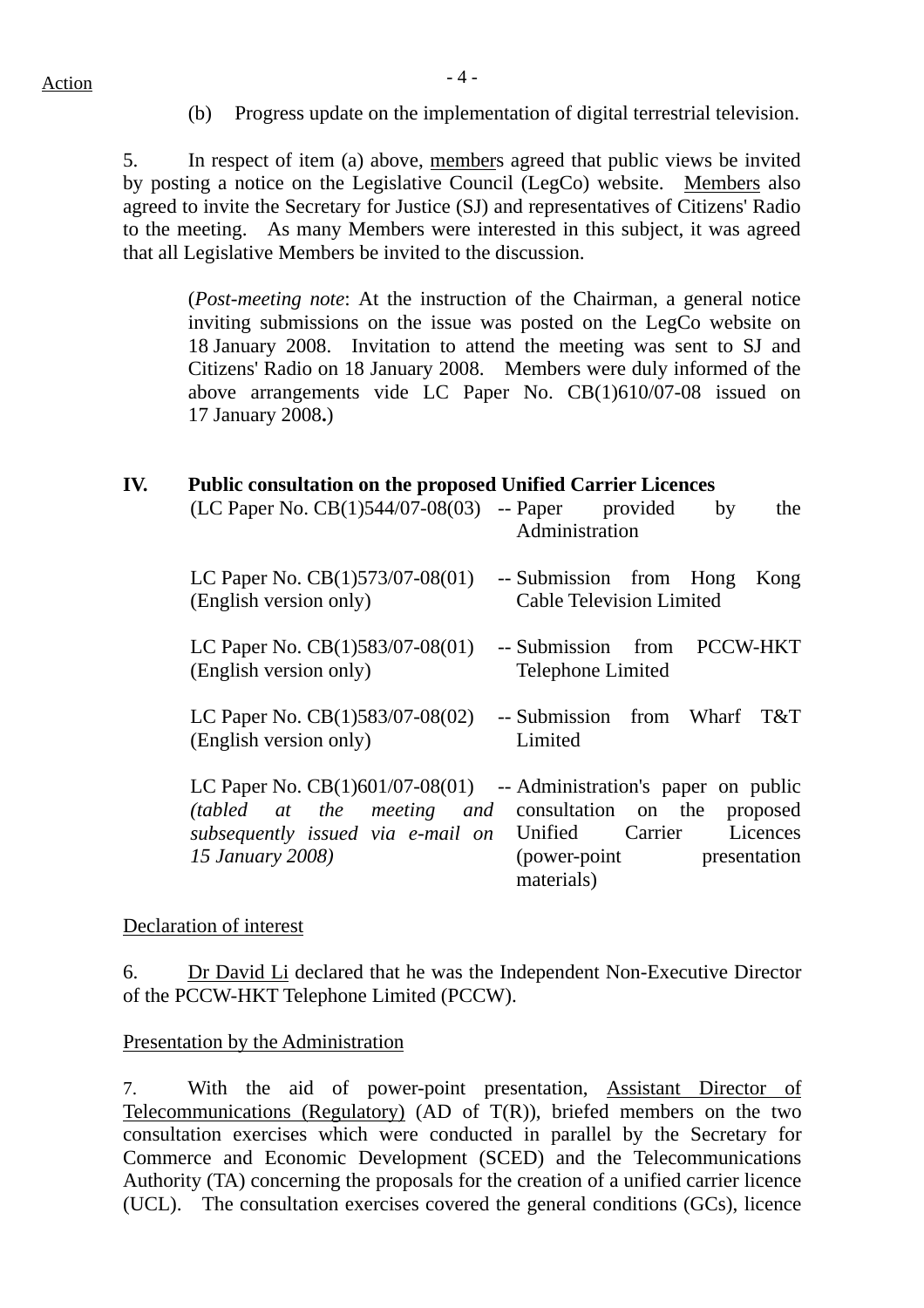period, fee structure, and the proposed licensing framework of the UCL including the special conditions (SCs), the approaches for granting UCL under different scenarios, and the arrangements for migrating the existing licences to UCLs. Referring to the Administration's paper (LC Paper No.  $(1)544/07-08(03)$ ) which provided details of the consultation, AD of  $T(R)$  highlighted the following points:

- (a) The proposed UCL would be the single licensing vehicle regulating all kinds of fixed, mobile, and converged telecommunications services. It would replace the four existing types of carrier licences - fixed carrier licence (FCL), fixed carrier (restricted) licence (FCRL), mobile carrier licence (MCL), and mobile carrier (restricted) licence (MCRL) - upon the expiry of these licences and be issued to new applicants. Basically, the same set of GCs for the existing fixed and mobile carrier licences would continue to apply to UCLs. As such, the UCL would allow incumbent operators and new market entrants to provide fixed, mobile, and converged services under a streamlined and flexible licensing framework with common rights and obligations, paving the way for fixed-mobile convergence (FMC) in the telecommunications sector.
- (b) The validity period of the proposed UCL issued for a new application or for a replacement of an existing carrier licence upon its expiry was proposed to be 15 years, which was the same as the existing carrier licence.
- (c) On the fee structure, the UCL licence fees would basically follow a similar structure as that of the existing carrier licences. An UCL licensee would be required to pay a fixed annual fee of \$1 million for the provision of fixed local services or mobile services or both; while a fee of \$100,000 would apply for providing fixed external services and/or mobile services other than land mobile services only. A subscriber-based fee of \$8 per customer connection was payable per annum. The calculation of spectrum management fee and base station/land station fee under the UCL would remain the same as that under the existing carrier licences. To encourage a more efficient use of telecommunications numbers by operators, an annual fee of \$3 per number would be imposed irrespective of whether the allocated numbers were used by end customers or not.

8. On the way forward, AD of  $T(R)$  said that the consultation exercises would end on 20 February 2008. After considering the submissions received, SCED would finalize the proposal and proceed to make the necessary subsidiary regulation(s) under section 7(2) of the Telecommunications Ordinance (TO) (Cap.106). To tie in with the auction of the broadband wireless access (BWA) spectrum scheduled for the fourth quarter of 2008, the Administration planned to table the amendment regulation(s) for negative vetting by the LegCo within the 2007-2008 legislative session for the UCL to be in place in the second half of 2008.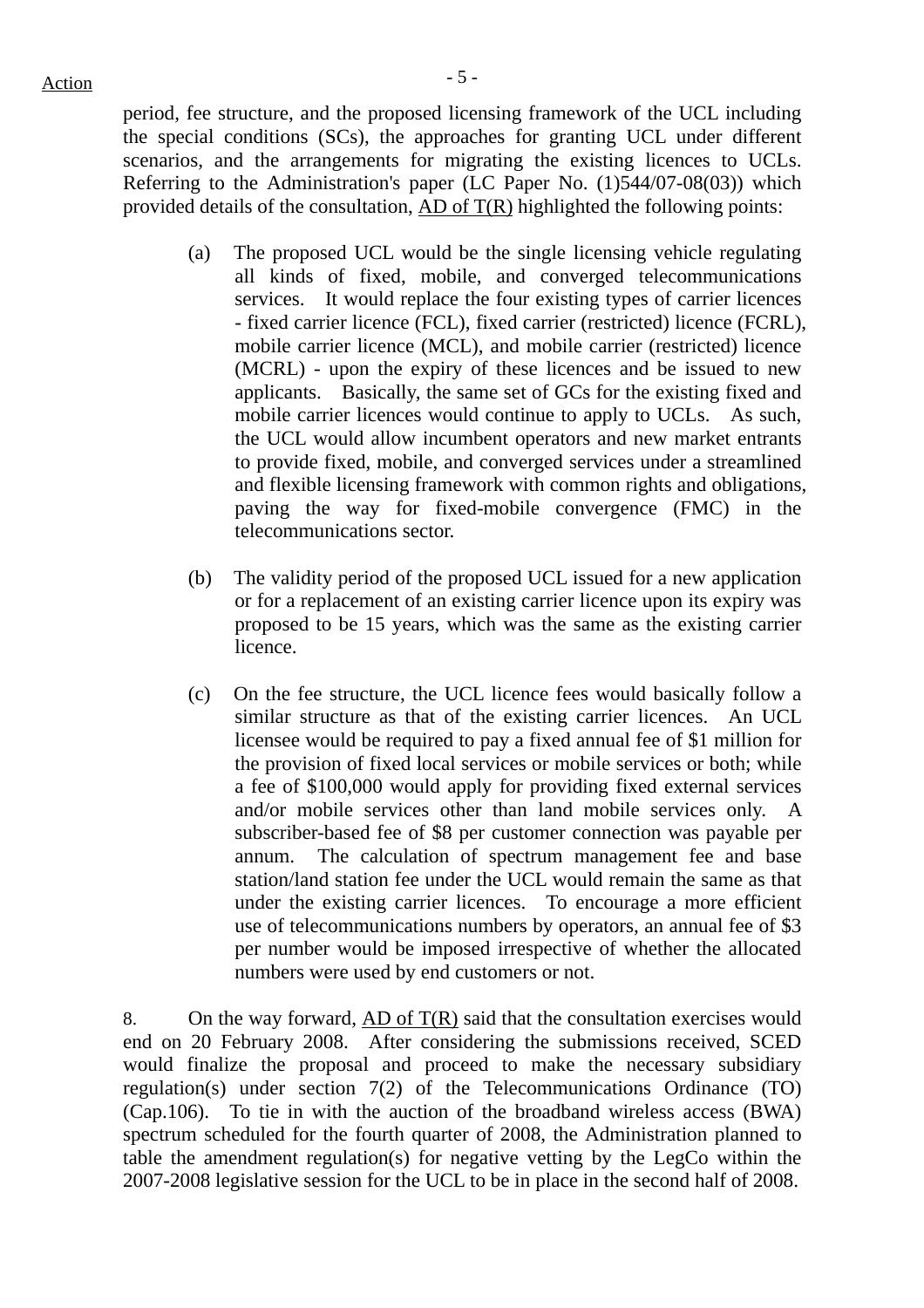#### Discussion

# *Proposed fee for Unified Carrier Licence*

9. Mr SIN Chung-kai sought explanation on the basis for the proposed licence fee for UCL as set out in the Administration's paper (LC Paper No. CB(1)544/07-08(03)).

10. In response, AD of T(R) explained that OFTA Trading Fund operated in accordance with the Trading Funds Ordinance (TFO) (Cap. 430) and the proposed level of UCL fees was set on a cost recovering principle with a view to recovering the costs of administering the licences, and aligning the fees for fixed and mobile services under the UCL in the light of FMC. Director-General of Telecommunications (DG of T) supplemented that the TFO required that the OFTA Trading Fund be financially self-sustaining in meeting the operating costs and achieving a reasonable return on the fixed assets employed. The return on average net fixed assets (ANFA) set for 2006-2007 was 8.5%.

11. In this regard, Mr SIN Chung-kai shared with the meeting that according to the annual report of the OFTA Trading Fund, the revenue for 2004-2005, 2005-2006 and 2006-2007 stood at a high of \$318.6 million, \$310 million and \$320.9 million respectively, while the pre-tax profit for the past three years was also high, at \$75.8 million, \$74.3 million and \$92.6 million respectively. The amount of dividends paid to the Government for the three years was \$31.5 million, \$30.7 million, and \$24.3 million respectively. As regards the principle of cost-recovery, he pointed out that the return on ANFA for 2004-2005, 2005-2006 and 2006-2007 was 29.7%, 30.7% and 24.3% respectively, showing that the OFTA Trading Fund had not only recovered its cost but had in fact profited beyond the target return on ANFA. Noting the strong financial position of the OFTA Trading Fund, Mr SIN sought the Administration's view on whether there was room for a fee reduction.

12. In this connection, Ms Emily LAU referred to the Hong Kong Cable Television Limited's (Cable TV) concern about the proposed rise of \$1 to \$8 in customer connection fee and the Wharf T&T Limited's (WT&T) strong objection to the proposed increase. Noting paragraph 3.2 of Cable TV's submission which stated that the OFTA Trading Fund's operating costs had decreased from \$235.7 million in the year ended 31 March 2006 to \$228.3 million in the year ended 31 March 2007, and that the pre-tax profit had gone up by 24.6% to \$92.6 million for the year ended 31 March 2007, she queried whether a fee increase was justifiable in view of the substantial profit achieved.

13. While appreciating that the distinction between fixed and mobile networks and services was becoming increasingly blurred due to market and technology developments, Mr Howard YOUNG was concerned whether it was fair, on a cost recovery basis, to align the fee for mobile and fixed services considering the different licensing framework and regulatory regime for mobile and fixed services.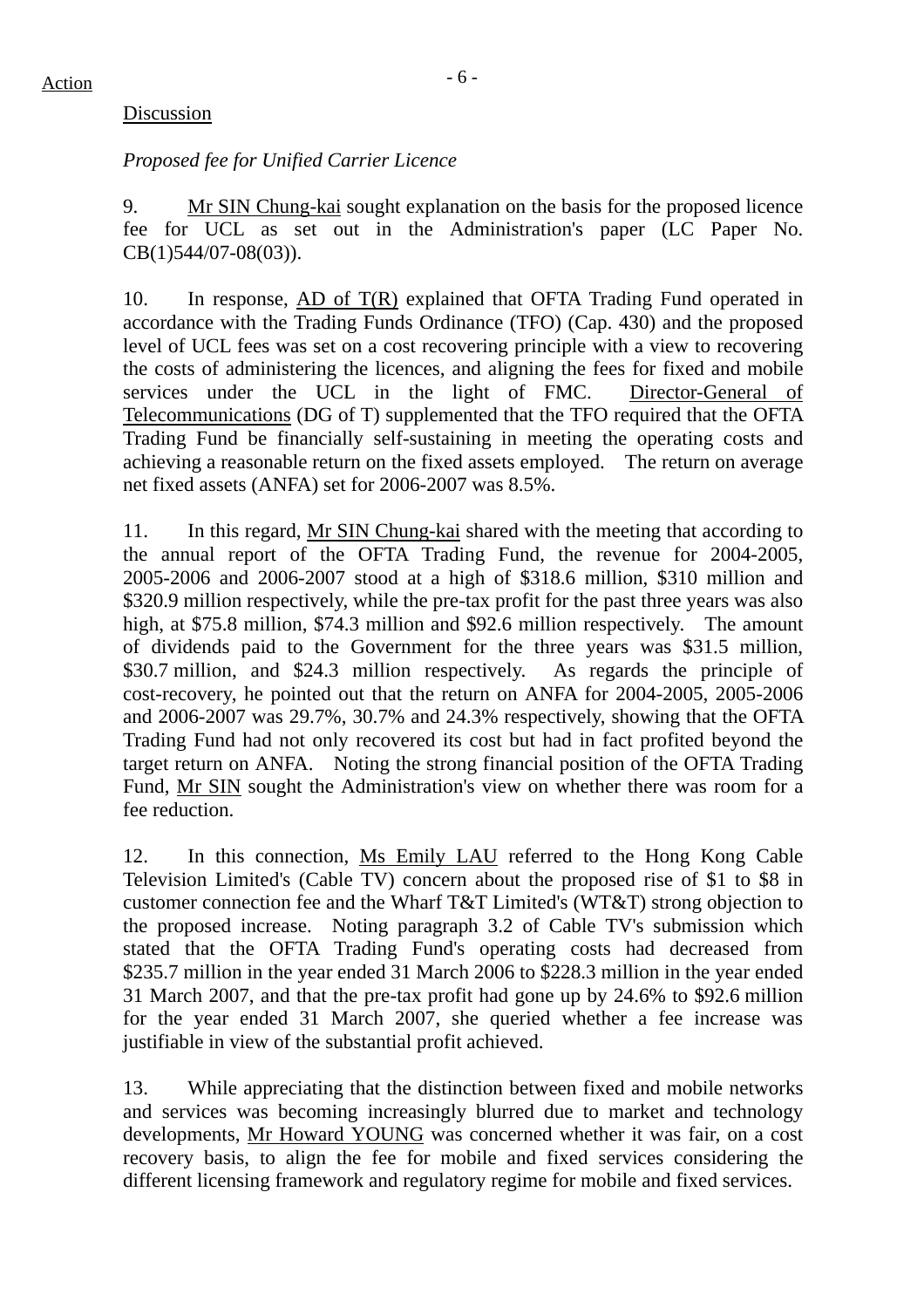14. In response, DG of T said that the reduction in the total expenditure of the OFTA Trading Fund during the period referred to was mainly attributable to savings in staff costs and stringent cost control. The surplus achieved now might not necessarily guarantee profits in the years ahead. She pointed out that the UCL would not come into operation until 2009-2010 at the earliest. As such, in addition to looking at the present financial position, OFTA as a responsible institution would have to take account of the projected future growth in the fixed and mobile telecommunications industry when setting the proposed UCL fee level. She said that as a UCL licensee could operate both fixed and mobile services, the proposed fee structure with the alignment of customer connection fee at \$8 per connection, i.e. an increase to \$8 from the existing fee of \$7 per customer connection for FCL and a reduction to \$8 from the existing \$18 per mobile station for MCL, should be viewed in totality in the light of FMC.  $DG_0fT$  further pointed out that although Cable TV and WT&T, both of which provided local fixed services, might perceive the \$1 rise as additional expenses, the substantial reduction of \$10 in the per mobile station fee on the other hand would serve to neutralize the increase for those network operators providing converged services. The proposed level of UCL was therefore considered appropriate, prudent and balanced. She reiterated that in the control and management of the Trading Fund, the Administration had to be prudent in maintaining a fiscal balance and ensuring a reasonable return on fixed assets, as determined by the Financial Secretary. Referring to a series of fee reduction in the past which brought the mobile station fee down to \$18 from \$75 in mid-1999, and the substantial reduction in the level of FCL for the provision of extend service only since mid-2003, DG of T stressed that the Administration had in the past made several rounds of fee reduction whenever there was room for adjustment. She assured members that the Administration was mindful that the proposed fee level would not be a burden to the industry and would be conducive to the healthy development of the telecommunications industry in Hong Kong.

15. Responding to Ms Emily LAU's enquiry as to whether it was necessary to pre-determine at this moment in time the UCL fee for 2009-2010, DG of T said that to tie in with the auction of the BWA spectrum scheduled for the fourth quarter of 2008, it was expedient to set the UCL fee now in order to provide a clear and predictable business environment to the telecommunications market players. She stressed that the matter was currently under consultation and the Administration would take account of the prevailing market conditions and consumer demands and would also fully consider the views of LegCo members, the public and the industry players when finalizing the fee level.

# *Telecommunications numbering plan*

16. Referring to Dr LUI Ming-wah's enquiry about the available number of numbers under the existing numbering system for allocation to telecommunications operators and/or for use by the public, AD of  $T(R)$  said that theoretically, there were about 100 million possible 8-digit numbers, and all numbers were for allocation. Numbers beginning with "1" were reserved for enquiry directories and hotlines, while numbers starting with "7" were reserved for paging service. At present, all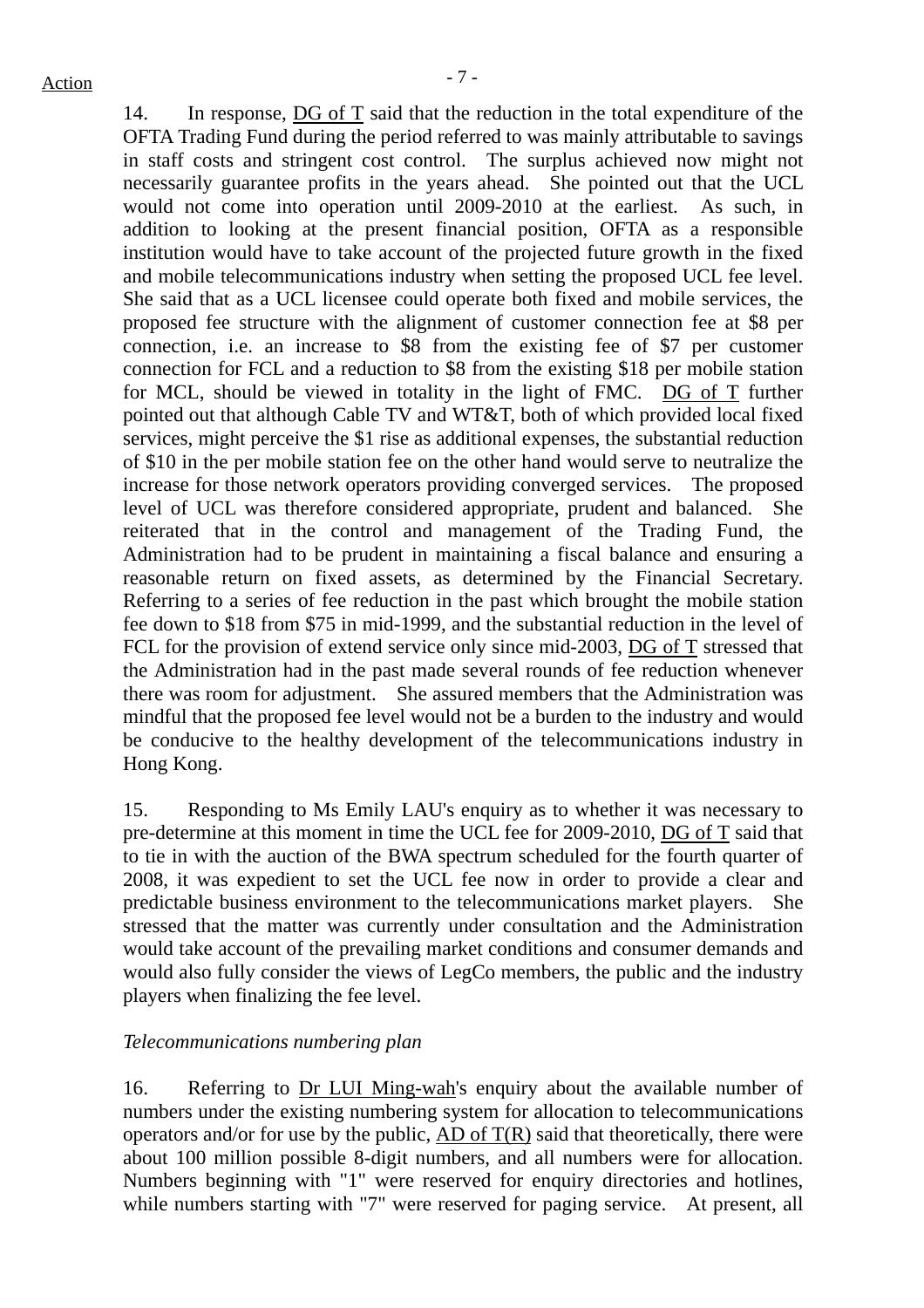Admin

fixed and mobile network operators might apply to the TA for telecommunications numbers at no charge. Numbers and codes were allocated by the TA to operators on a block-by-block basis, and the operators were entrusted by the TA to assign individual numbers and codes to end customers. Operators could apply to TA for additional numbers when 60% of the numbers allocated to them were used and/or assigned to end customers. Depending on the rate of allocation and utilization as well as the number of unused numbers returned by operators, numbers with prefixes "6" and "9" reserved for mobile phones were close to running out. At the existing consumption rate, the 8-digit numbering plan might be exhausted in seven years and a review had to be conducted in four years' time to decide on whether to migrate to a 9- or 10-digit numbering plan. However, any proposal for extending the existing 8-digit plan to a longer digit plan would have wide social implications in terms of cost and convenience to existing consumer and the business sector. To meet the increasing demand and to extend the lifetime of the existing 8-digit number plan, the TA, with the endorsement of the Numbering Advisory Committee, would allocate mobile numbers beginning with digit "5" shortly and would also consider the option of freeing up pager numbers with prefix "7". As some operators and large companies were holding blocks of unused numbers, a \$3 number fee per subscriber number, irrespective of whether the numbers were used or not, was proposed under the UCL fee structure to encourage the return of these unused numbers for re-allocation. Operators would not need to pay the \$3 number fee for unused numbers returned to OFTA.

17. In this connection, the Chairman and Ms Emily LAU enquired about the extent of the problem of operators holding onto blocks of unused numbers. In response, AD of T(R) said that about 70% to 80% of the 8-digit telecommunications numbers for fixed and mobile services were allocated to operators and on the whole less than 60% of the allocated numbers were used by end customers. He undertook to provide after the meeting information on the numbers of 8-digit telecommunications numbers that were:

- (a) available for allocation to telecommunications network operators/service providers,
- (b) actually distributed to operators/service providers, and
- (c) assigned by operators to end users/customers.

18. Referring to the practice in the US where phone cards would be cancelled three months after no value was added, Mr Howard YOUNG pointed out the potential waste of number resources in Hong Kong whereby numbers designated for phone cards were not reused long after expiry. Noting that telecommunications numbers were valuable public resources, he considered that the Administration should give further thoughts to the better utilization of the phone card numbers.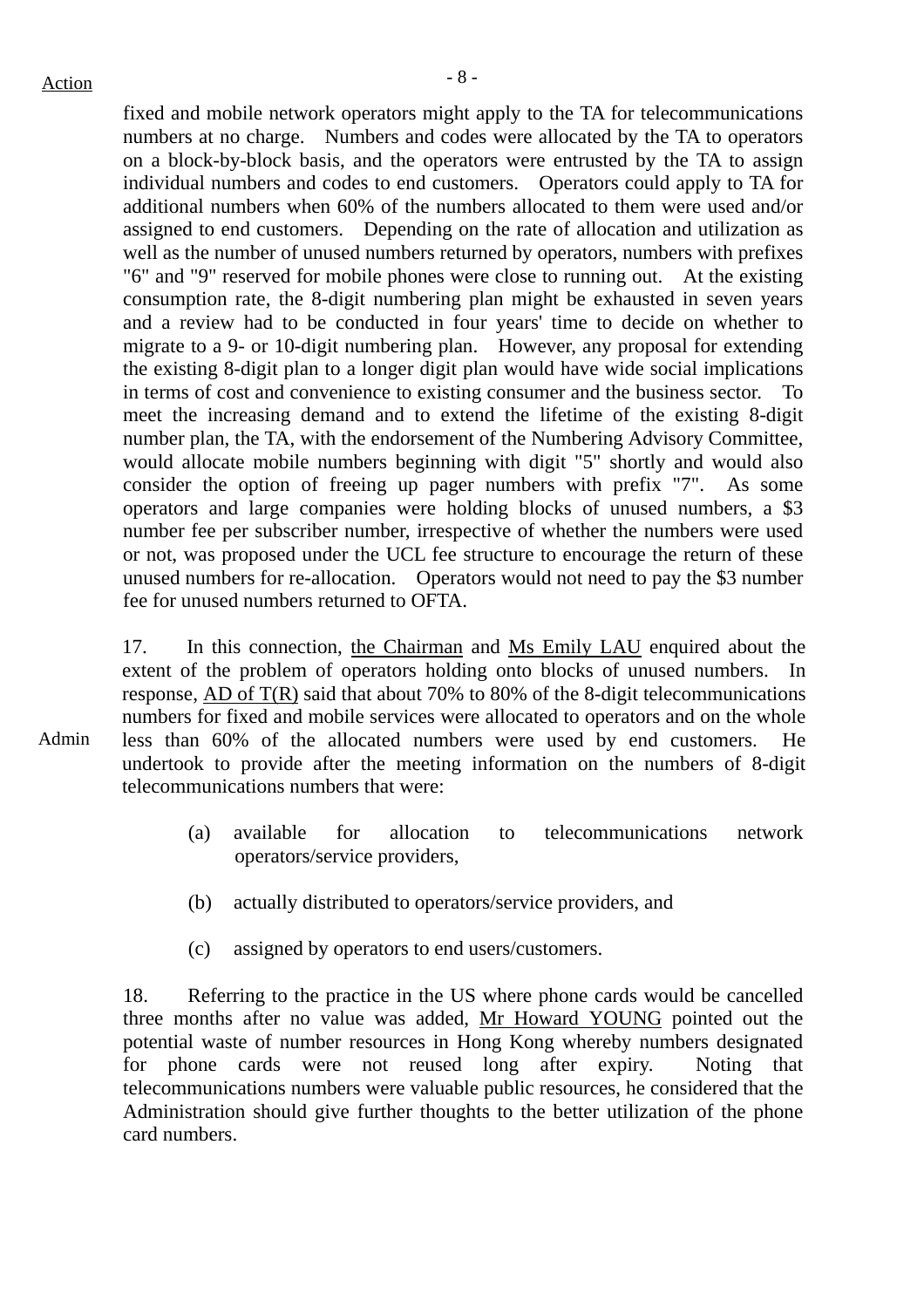#### *The proposed number fee*

19. In response to Ms Emily LAU's enquiry about the policy objective of the proposed \$3 number fee per subscriber number, DG of T said that there was no provision under the existing licensing regime requiring the operators to return unused numbers for reallocation. As telecommunications numbers were scarce public resources and in view of the relatively low utilization rate of less than 60% of the numbers allocated to operators, a number fee was proposed under the UCL fee structure to encourage the return of unused numbers. Under the proposal, the more number resources held by a licensee, the higher amount of total number fee it would have to pay. Alternatively, the licensee might return unused numbers to the TA to reduce the number fee payable. She believed that the proposed number fee should therefore provide the necessary financial incentive for licensees to make more efficient use of their numbers, thereby helping to prolong the lifetime of the existing 8-digit numbering plan.

20. Mr Albert CHAN opined that the fee of \$3 per number was too low to deter operators from holding onto auspicious numbers, such as those with the number "8" considered lucky by some people. To discourage operators from holding onto unused numbers indefinitely without a good reason, he was of the view that stricter sanctions and measures should be imposed and a time limit, such as three years, should be set for the return of the unused numbers. DG of T noted Mr CHAN's suggestion and said that the Administration would closely monitor the situation to assess the effectiveness of the proposed number fee as the first step towards encouraging the return of unused numbers.

# *Number portability*

21. Noting that the porting of numbers across fixed and mobile services was technically viable, Mr Jasper TSANG enquired about the Administration's policy stance on fixed mobile number portability (FMNP) and whether there was a time-table for introducing FMNP.

22. In response, AD of  $T(R)$  and DG of T explained that currently, fixed carrier licensees were required to facilitate fixed number portability and mobile carrier licensees were required to facilitate mobile number portability, but the porting of numbers across fixed and mobile services, albeit technically viable, was currently not supported. Following a review of the feasibility of introducing FMNP, the TA had in its statement in April 2007 announced that a market survey would be conducted to gauge the public's views and assess the market demand for FMNP before deciding the way forward. AD of  $T(R)$  advised that the survey findings would be available in March/April 2008 and FMNP, if introduced, would help to prolong the lifetime of the existing 8-digit numbering plan. He nevertheless pointed out that if FMNP was adopted, telecommunications users might be assigned with a single number for both fixed and mobile services, and call recipients would not be able to discern whether the call originated from fixed or mobile network. Deputy Secretary for Commerce and Economic Development (Communications and Technology) (DSCED(CT)) added that all unified carriers would be required to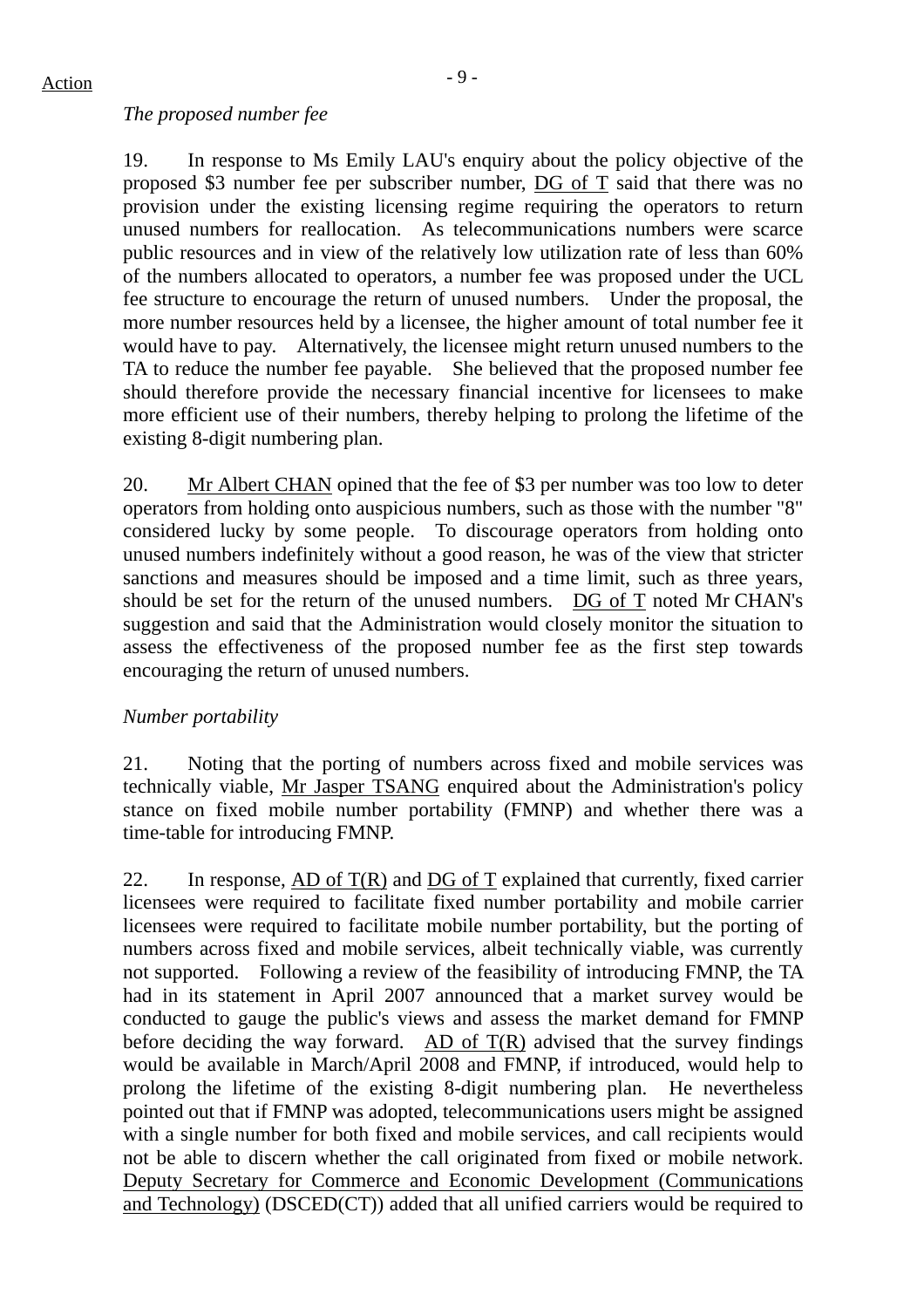support number portability at their own expenses if FMNP was introduced.

# *Migrations to Unified Carrier Licences*

23. Noting that the four fixed telecommunications network services/fixed carrier licences issued in 1995 were due to expire in June 2010, Mr SIN Chung-kai enquired about the arrangements for migration of existing fixed and mobile carrier licences to UCLs and whether the existing licensees could opt out of converting their licences to UCLs.

24. In response, DG of T and AD of  $T(R)$  pointed out that as the boundary between fixed and mobile networks and services had become increasing blurred and in the light of FMC, the Administration's intention was to replace the four existing types of carrier licences, (i.e. FCL, FCRL, MCL and MCRL) by UCL upon expiry of their current licences. To facilitate migration to the unified licensing regime, it was proposed that UCLs would be issued for both new applications and for replacement of the existing carrier licences upon their expiry. Moreover, existing fixed and mobile carrier licensees might apply to convert to UCLs before the expiry of their current licences on a voluntary basis. As such, upon the expiry of the existing carrier licences, all kinds of fixed, mobile and converged telecommunications services would be brought under the licensing and regulatory regime of the UCL. The UCL validity period for both new applications or for the replacement of an existing carrier licence would be 15 years, same as the existing FCL and MCL. In the event an existing carrier licensee applied to convert its licence to UCL without any change in service scope, the UCL validity period would be the same as the remaining term of the original carrier licence.

# *Universal service obligation*

25. Mr Howard YOUNG noted that PCCW was currently the only fixed carrier subject to the universal service obligation (USO) to provide universal "basic services" and that such an obligation would continue to apply to PCCW under the UCL. He was concerned whether such a requirement was the best arrangement, considering that other service providers were free from this obligation. He also enquired what compensation was payable to PCCW for the provision of universal services.

26. In reply,  $\overline{DG}$  of  $\overline{T}$  said that presently PCCW's network covered practically most parts of Hong Kong. The Administration considered it most appropriate and effective for PCCW to continue to provide such services and did not see the need to change the arrangement at the present stage. She advised that PCCW would continue to be compensated for the net cost of providing basic telephone services in areas or buildings with no alternative fixed network coverage and for operating payphones in areas with no competitive and alternative service in the vicinity. AD of T(R) supplemented that in the past, USO cost sharing was based on the external telecommunications service (ETS) traffic volume, i.e. international direct dialing (IDD) minutes carried by ETS service providers and carriers. With effect from May 2009, the basis for USO cost sharing would be changed from IDD traffic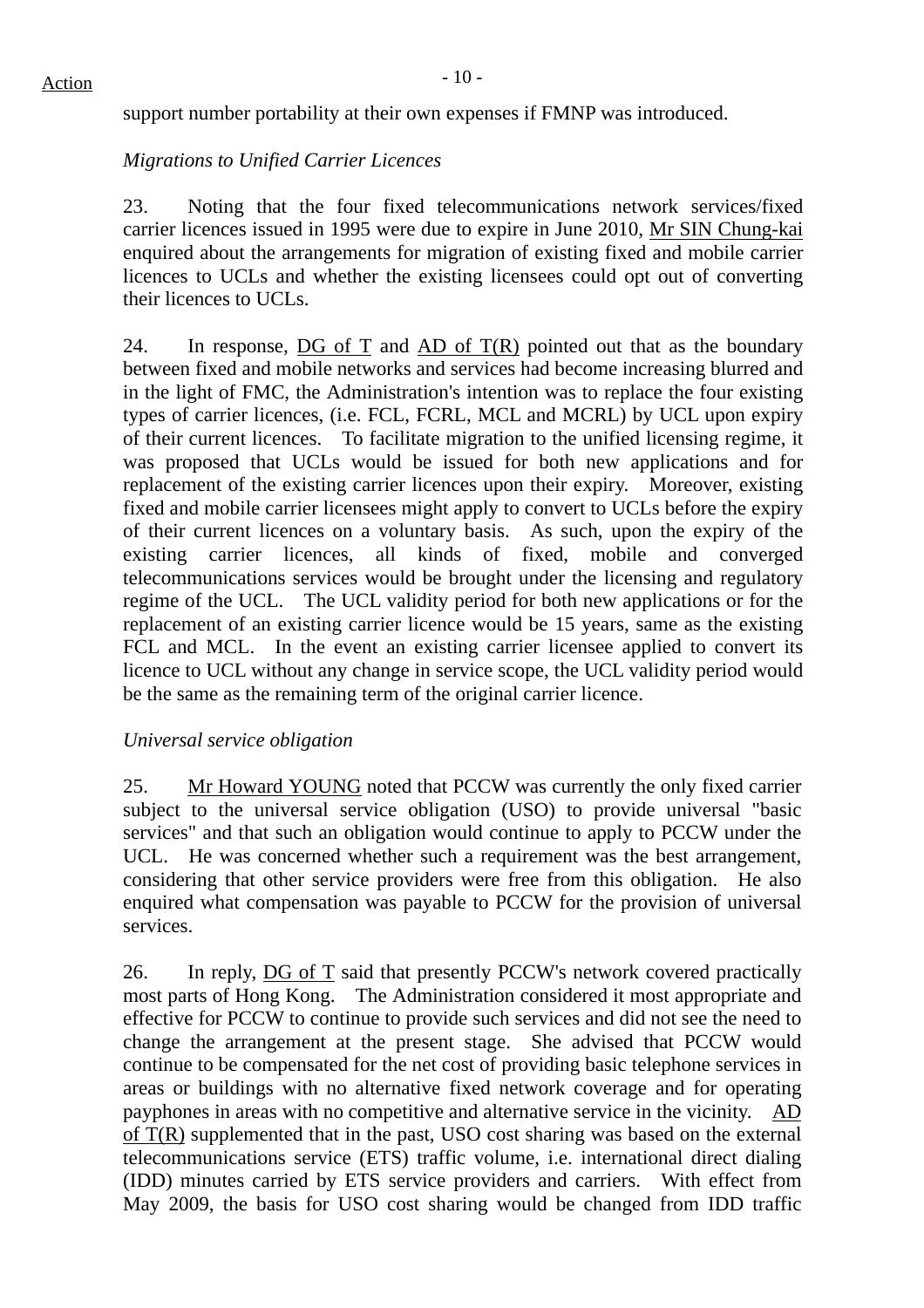volume to the number of all telephone numbers allocated. He recapped that the Panel had been briefed on the Universal Service Contribution Scheme and the new cost sharing mechanism at its meeting in July 2007.

27. Mr Jasper TSANG noted that in the light of FMC and with the emergence of the new broadband wireless access (BWA) technology, wire-line based services could be made available through wireless transmission. As such, he questioned whether USO was still necessary for areas supported by wireless access facilities and considered that it might become unnecessary in the future to require PCCW to continue to have a USO under the UCL, particularly in view of the wide coverage of the wireless access services. Echoing his view, the Chairman said that if PCCW was freed from USO in areas supported with wireless access facilities, the amount of compensation to PCCW could be reduced, resulting in a saving in the public coffers.

28. In response,  $AD \text{ of } T(R)$  said that wireless access services might be less stable and effective compared with fixed-lines services via cable transmission. Moreover, some remote areas might not be covered by the wireless network. He said that whether the development of BWA technology was considered advanced enough to replace fixed-line transmission would be a matter for the industry to decide. As regards the provision of basic fixed-line telephone services and payphone services at affordable prices to all persons across Hong Kong under USO, AD of T(R) advised that the TO currently required that these fixed-line services be provided by fixed carrier licensee(s) through wire-line transmission. Except with the requisite legislative amendment, it was not legally permissible under the existing regulation to withdraw USO from areas supported by wireless access facilities. In this connection, the Chairman asked whether the Administration would consider making legislative amendment to this effect in the context of the coming TO review. AD of  $T(R)$  said this had to be considered carefully. Any change would have to be preceded by consultation with the industry and the public.

29. Mr Howard YOUNG recapped that before the liberalization of the fixed-line market, the intention of USO was to provide basic telephone services to all citizens across the territory including remote rural areas. He pointed out that although wireless technology was technically capable of providing most fixed-line services, the issue of whether to replace all cable transmissions with wireless technology should be carefully examined before a decision was taken to withdraw USO.

# *Regulatory framework for UCL*

30. Mr Albert CHAN expressed his concern about the poor service quality as well as the misleading and deceptive conduct of telecommunications service providers which he said was due to a lack of proper and effective regulatory control under the pretext of self-regulation by the industry. He considered that the Administration should take a more active role in setting up an effective and authoritative complaint handling mechanism to enhance consumer protection and strengthen the regulation of business practices of the telecommunications industry.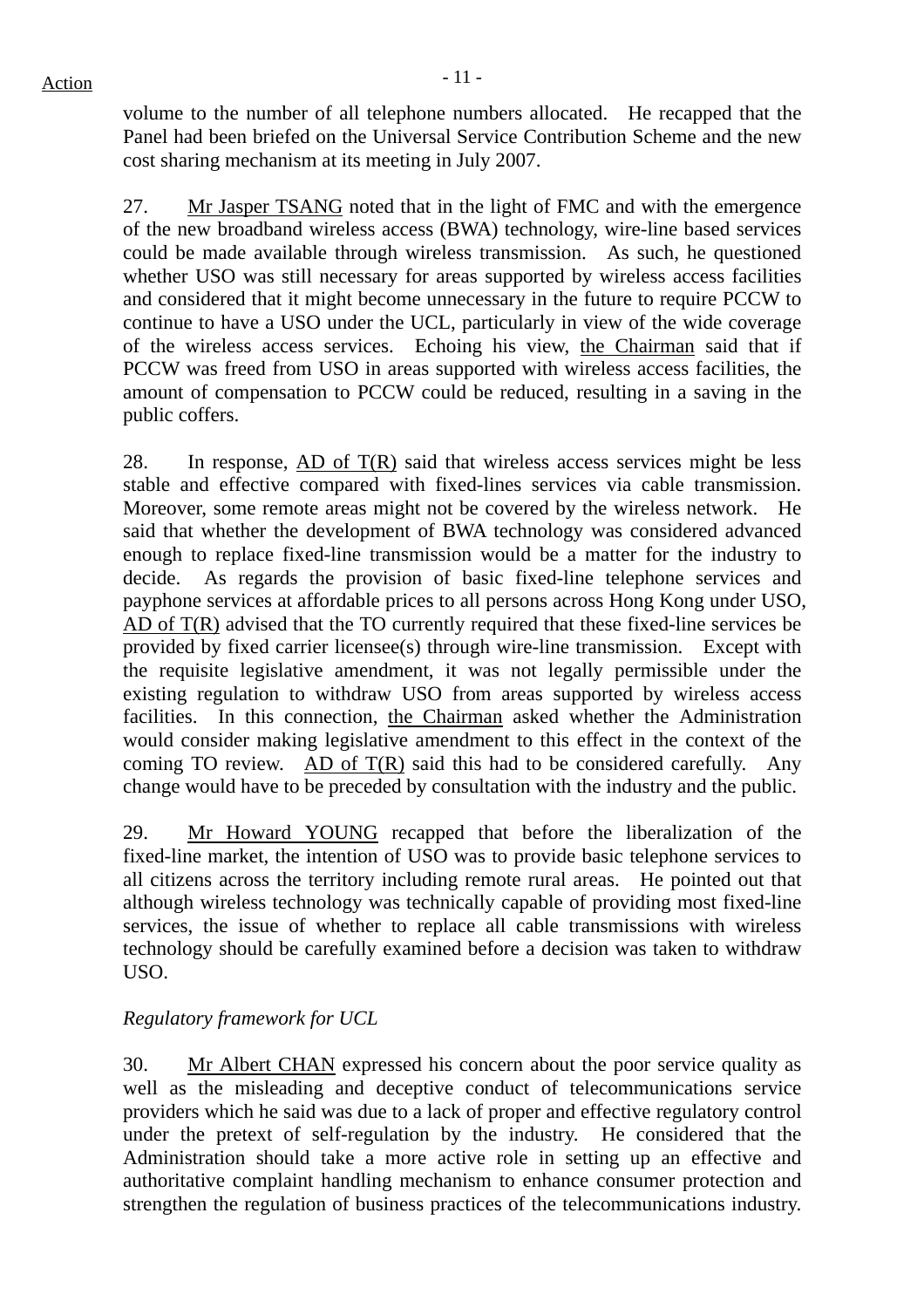He also called on the Administration to tighten up control when drawing up the conditions for the new UCL.

31. In response, DG of T pointed out that to address members' concern about consumer protection and licensees' service quality in a forward-looking manner, the TA had included two special conditions (SCs) in the current proposal as a common licence obligation for all unified carrier licensees including the future BWA licensees. The proposed SC1 on "Compliance with Codes of Practice" of the UCL required licensees to comply with any code of practice or guideline which the TA might issue for the protection and promotion of consumers' interests for telecommunications goods and services. To enhance consumer protection and improve the handling of consumer complaints in relation to contractual matters, SC36 on "Service Contracts and Dispute Resolution" of the UCL was proposed requiring the licensees to comply with the code of practice to be issued by the TA in respect of contractual requirements on telecommunications services, including contract documentation, entering into or terminating service contract and settlement disputes, etc. She highlighted that non-compliance with the codes of practice would constitute a contravention of the licence condition. She believed that making the compliance of the code of practice and guidelines part of the licence condition would further strengthen the TA's role in consumer protection.

#### Summing up

32. The Chairman said that SCED, having regard to the submissions received during the consultation exercises scheduled to end on 20 February 2008, would finalize the proposal and table the amendment regulation(s) for negative vetting by the LegCo within the 2007-2008 legislative session in time for the UCL to be in place in the second half of 2008.

- **V. Survey results on the Control of Obscene and Indecent Articles Ordinance (COIAO) (Cap. 390) and the effectiveness of the existing regulatory regime under the COIAO** 
	- (LC Paper No. CB(1)544/07-08(04) -- Paper on "Public opinion survey on the operation of the Control of Obscene and Indecent Articles Ordinance" provided by the Administration
	- LC Paper No. CB(1)544/07-08(05) -- Paper on "Effectiveness of the existing regulatory regime under the Control of Obscene and Indecent Articles Ordinance" provided by the Administration
	- LC Paper No.  $CB(1)573/07-08(02)$  -- Background brief prepared by the Legislative Council Secretariat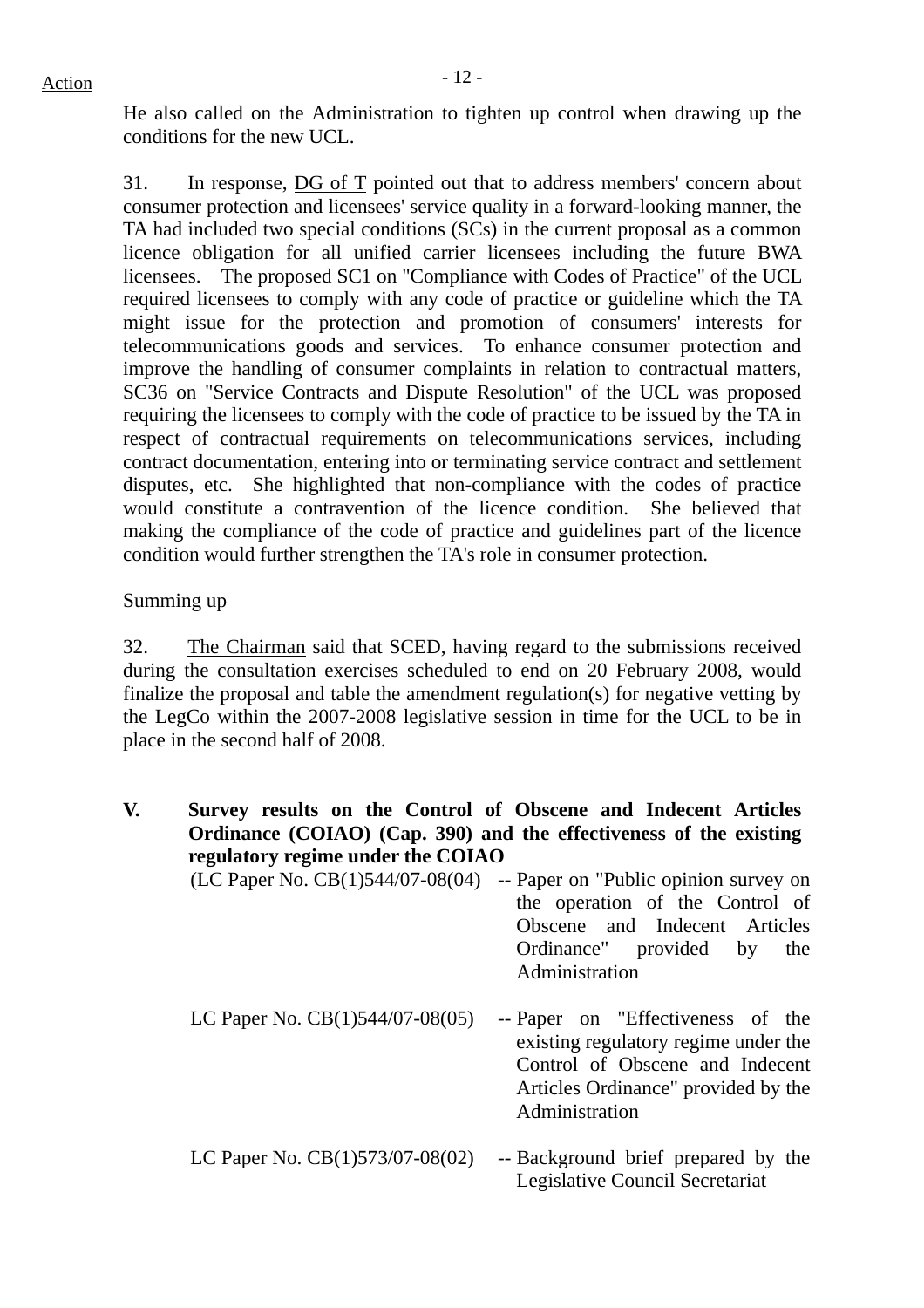| LC Paper No. CB(1)601/07-08(02)<br>(tabled at the meeting and<br>subsequently issued via e-mail on<br><i><b>15 January 2008)</b></i> | -- Administration's paper on public<br>opinion survey on the operation of<br>the Control of Obscene<br>and<br>Indecent Articles Ordinance<br>(power-point presentation<br>materials) |
|--------------------------------------------------------------------------------------------------------------------------------------|--------------------------------------------------------------------------------------------------------------------------------------------------------------------------------------|
| <u>Relevant</u> papers                                                                                                               | -- Letter dated 15 January 2007 from                                                                                                                                                 |
| LC Paper No. $CB(1)858/06-07(01)$                                                                                                    | a group of concerned clinical                                                                                                                                                        |
| ( <i>English version only</i> )                                                                                                      | psychologists                                                                                                                                                                        |
| LC Paper No. $CB(1)1214/06-07(01)$ -- Letter dated 13 March 2007 from<br>(Chinese version only)                                      | Hon CHOY So-yuk                                                                                                                                                                      |
| LC Paper No. $CB(1)227/07-08(01)$                                                                                                    | -- Letter dated 6 November 2007                                                                                                                                                      |
| (Chinese version only)                                                                                                               | from Hon Jasper TSANG Yok-sing                                                                                                                                                       |
| LC Paper No. $CB(1)227/07-08(02)$                                                                                                    | -- Letter dated 7 November 2007                                                                                                                                                      |
| (Chinese version only)                                                                                                               | from Hon Howard YOUNG)                                                                                                                                                               |

Presentation by Consumer Search Hong Kong Limited

33. Mr Robert LI, General Manager (Research Divisions) of Consumer Search Hong Kong Limited gave a power-point presentation on the findings of the 2006 public opinion survey on the operation of the Control of Obscene and Indecent Articles Ordinance (COIAO) (Cap. 390) commissioned by the Television and Entertainment Licensing Authority (TELA) covering four areas of (i) public knowledge of the COIAO; (ii) enforcement of the COIAO; (iii) publicity and public education activities for the COIAO; and (iv) public views on standards of morality, decency and propriety. The survey was conducted from 4 November 2006 to 7 January 2007 among Hong Kong residents aged 15 to 65 based on questionnaire-guided face-to-face interviews. A total of 1 501 interviews were successfully completed and the response rate was 73.1%. Regarding public views on standards of morality, decency and propriety, only respondents aged between 18 and 65 were invited for their views on the articles sampled for the survey. General observations arising from the survey findings were summarized as follows:

- (a) Most respondents were generally aware of the COIAO but the understanding was not in depth;
- (b) Most respondents possessed a reasonable level of knowledge about the Obscene Articles Tribunal (OAT);
- (c) Less than half of the respondents were aware of the penalties meted out for breaches under the COIAO;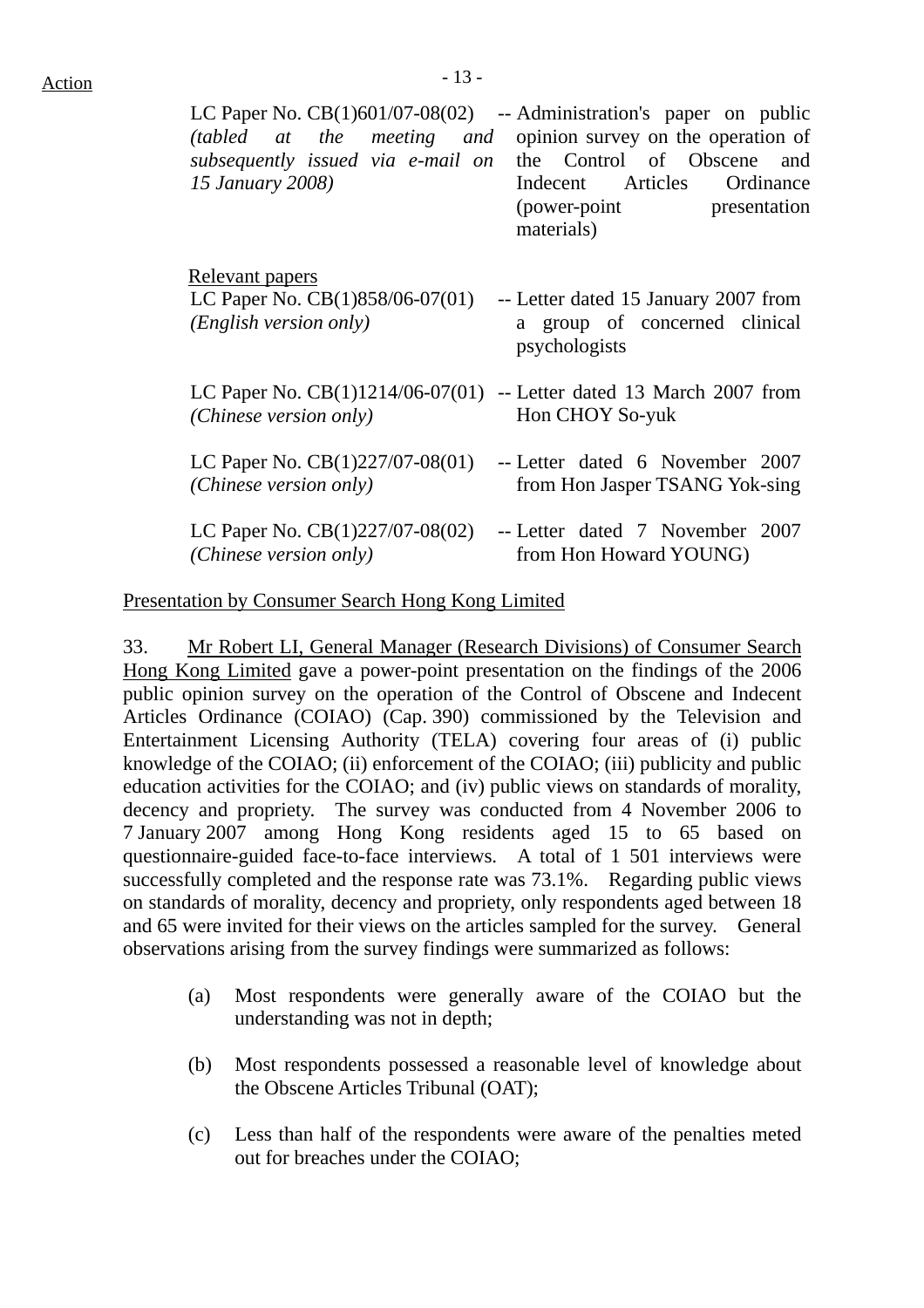- (d) Respondents held diverse views on the appropriateness of the penalties. The majority of those regarding the penalties inappropriate considered the penalties too lenient;
- (e) Most respondents regarded the current composition of the OAT appropriate. A majority of the respondents considered the factors and criteria which had to be considered by the OAT in classifying articles under the COIAO appropriate;
- (f) Differences between the prevailing standards of OAT classifications and the standards of morality generally accepted by the public were observed. For Class I and Class II articles, the respondents generally adopted stricter standards than the OAT did. For Class III articles, the OAT's prevailing standards were generally in line with those of the respondents; and
- (g) Television and newspapers were the most effective channels for publicizing the COIAO for persons of all ages, while the Internet was another effective channel for students or persons aged 15-24.

#### Discussion

# *Enforcement of COIAO*

34. Referring to the recent incident in which a picture published by some local newspapers was classified as Class II while the same picture published by a foreign magazine was not even submitted for classification, Miss CHOY So-yuk criticized the flaws and weaknesses of the existing COIAO and said that the inconsistency had given rise to public concern about selective prosecution by the enforcement agents and had created confusion among the media and the public. She urged the Administration to provide clear and objective criteria as basis for classification, enforcement, and prosecution, and enquired what measures the Administration would adopt to improve the COIAO.

35. On developing objective criteria for OAT classification, Permanent Secretary for Commerce and Economic Development (Communications and Technology) (PSCED(CT)) said that different people would have different views on standards of morality and decency, both of which could not be scientifically quantified. However, it was hoped that objectivity could be achieved through the OAT mechanism with members drawn from a wide spectrum of socio-economic background and having regard to a number of factors including the prevailing standards of morality, decency and propriety that were generally accepted by reasonable members of the community. She said that as public expectation of COIAO enforcement might vary from time to time depending on the prevailing moral standards, general perception, and the acceptance level of sensitive content published in different types of media, TELA would continue to conduct public opinion survey on a regular basis to keep track of community views on standards of morality, decency and propriety. In view of the community's concerns about the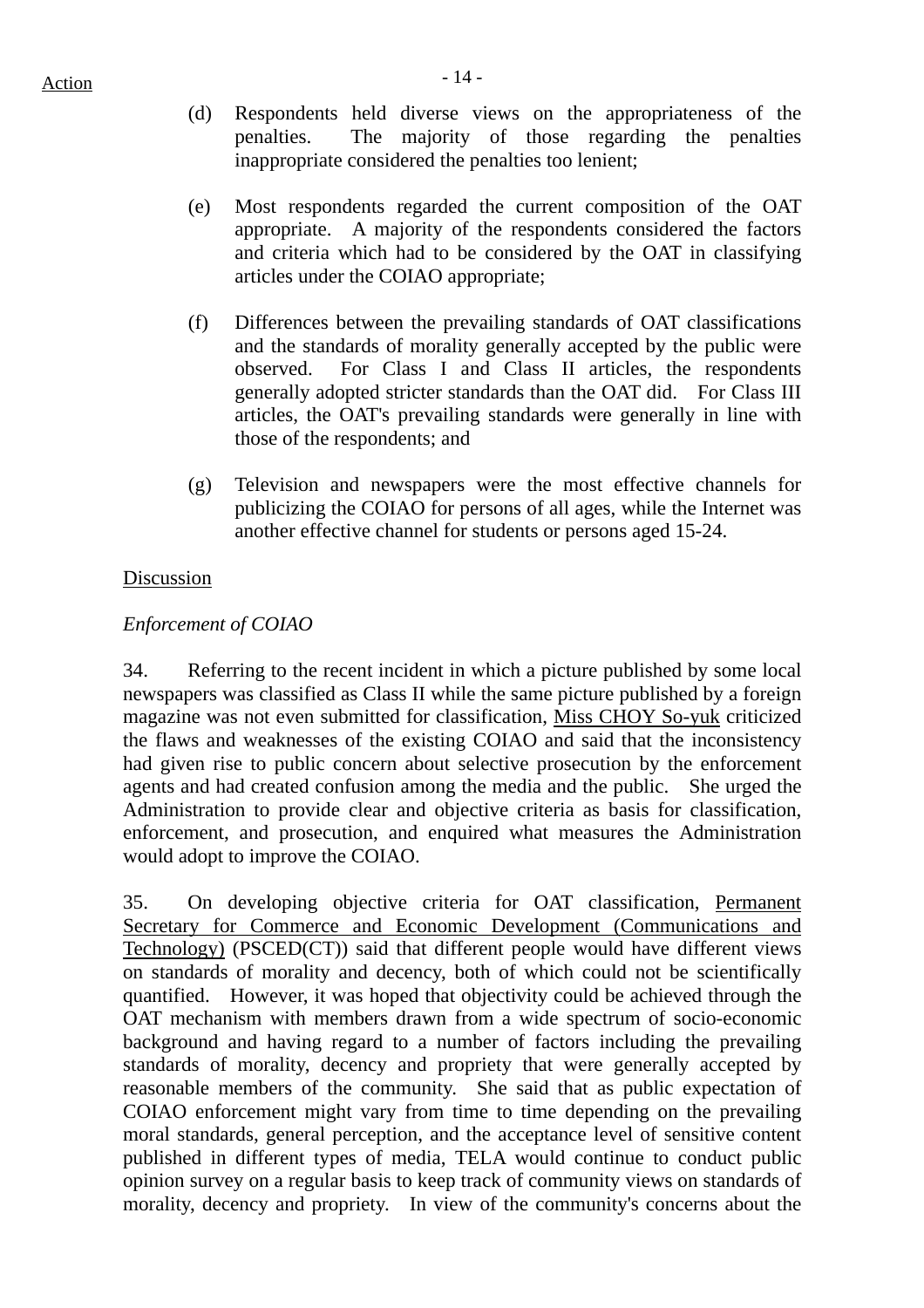various aspects of the operation of the COIAO, the Administration would conduct a comprehensive review of the operations of COIAO and the current classification mechanism to seek the community's views on what improvements were required.

36. As regards enforcement of COIAO, the Commissioner for Television and Entertainment Licensing (CTEL) pointed out that due to the broad coverage of "articles" under the COIAO and the huge number of outlets all over Hong Kong, there was a practical need for TELA to focus its enforcement resources on priority areas of greater public concern. She said that TELA had all along taken a proactive approach in monitoring the sale of indecent VCDs and DVDs and local entertainment magazines on news stands and convenient shops while articles in books and imported entertainment magazines published in foreign languages were inspected and monitored less vigorously. She said that TELA was mindful of the need to adjust their enforcement priorities from time to time to meet public aspirations and intended to consult the public on the appropriateness of the existing enforcement priorities in the coming COIAO review.

37. Referring to the discrepancies in the classification of the same articles/pictures by OATs with different membership, Miss CHOY So-yuk suggested that the same set of material should be reviewed by the same OAT members to avoid double standard. In response, PSCED(CT) advised that to preclude bias and ensure fairness, the current arrangement was that different stages of OAT hearings should not be heard by the same adjudicators. She explained that upon a request for a review of the interim classification made in respect of an article, a full public hearing would be conducted by an OAT comprising a presiding magistrate and four or more adjudicators not previously involved in making the interim classification.

38. While appreciating that it was difficult to achieve 100% consensus over the prevailing standards of morality and decency, Mr Howard YOUNG nevertheless considered it important to maintain consistency in classification as far as practicable and to avoid giving the public an impression of differential treatment. While agreeing that a review of the interim classification should not be made by the same adjudicators, he was of the view that it would be fairer for the same set of articles to be classified by the same OAT members, who should also be informed of any precedent or similar cases to facilitate consistency in making classification.

39. Mr Albert CHAN expressed concern that the recent incidents of OATs making different classifications for the same set of articles had reflected badly on TELA's lack of co-ordination and the absence of objective criteria for classification. He called on the TELA to put in place an internal control mechanism to avoid the repeated occurrence of inconsistent classifications which led to or was perceived as selective prosecution.

40. In response, PSCED(CT) said that there was no question of TELA making selective submission of articles for classification. She said that the background of the recent incidents in question was set out in the Administration's paper (LC Paper No. CB(1)544/07-08(05)). PSCED(CT) pointed out that the OAT hearing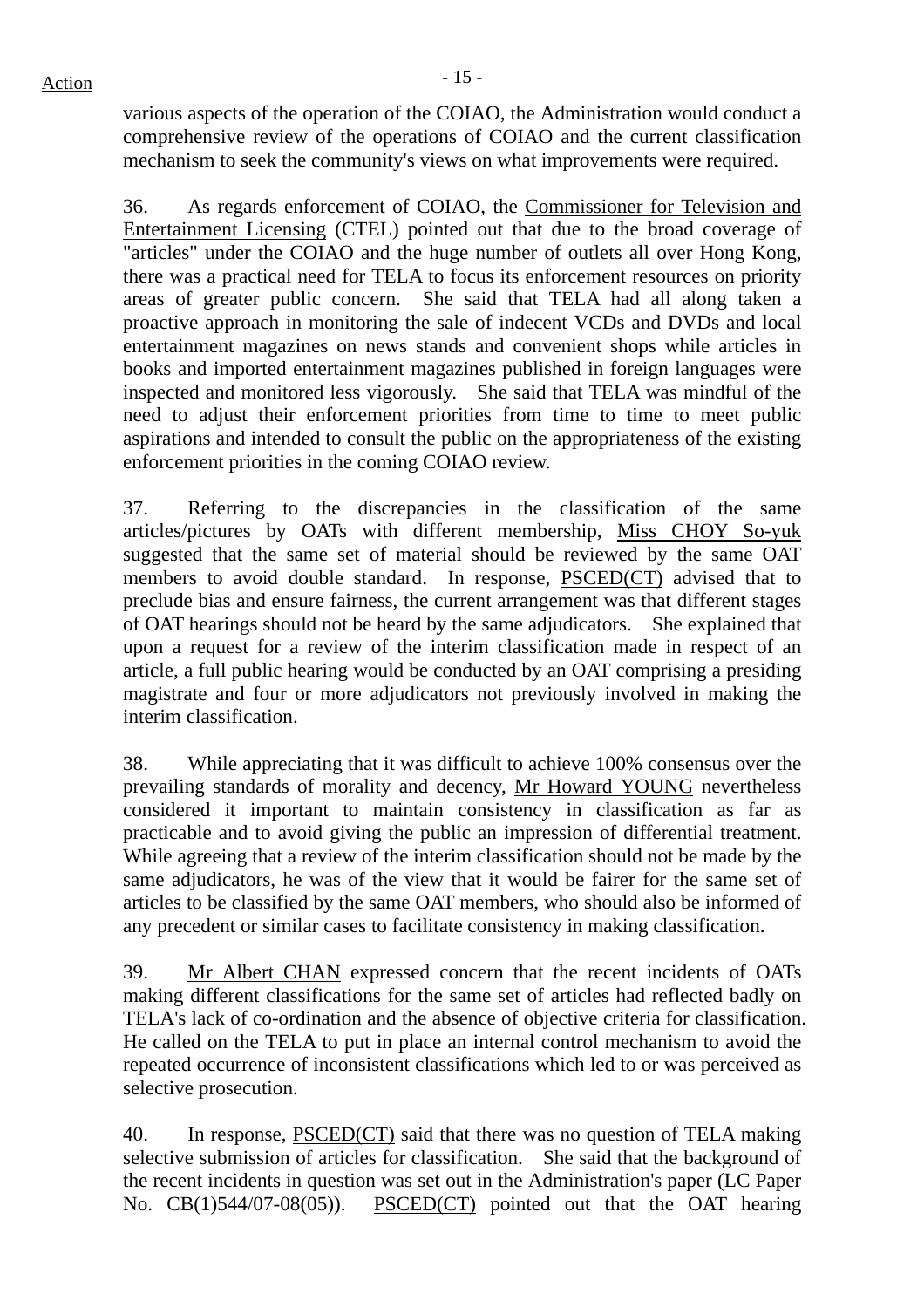procedure, the time-frame for classification of articles, the factors to be taken into account when making the classifications, and the composition of the OAT were stipulated in the COIAO and that TELA, as an enforcement agency, had to operate in accordance with the COIAO. She remarked that the public could be easily confused due to a lack of clear understanding about the differences in the work and the role of OAT and TELA. She elaborated that the OAT was set up under the COIAO as part of the Judiciary vested with exclusive jurisdiction to determine for the purposes of the COIAO whether any article was obscene or indecent. In this regard, all factors, such as different sizes of the same photo and how the photo was displayed, would affect the final classification. She highlighted that TELA did not have a role in the classification of articles, either in making an interim classification or in the review of an interim classification which was the exclusive jurisdiction of the OAT. The role of TELA was to monitor publications and inspect retail outlets for articles suspected of breaching the COIAO on the basis of the classification guidelines stipulated in the COIAO as well as the OAT's past rulings. Such articles would then be submitted to OAT for classification. CTEL supplemented that TELA had and would continue to make the best effort to submit all cases concerning the same article suspected of breaching the COIAO to the same OAT for classification at the same time.

41. On the control of obscene and indecent articles, Mr Albert CHAN considered that the regulatory regime should seek to strike a balance between safeguarding public morals on one hand and preserving the freedom of expression and creativity on the other. He urged the Administration to review the OAT operation and appointment mechanism and to improve the classification regime. PSCED(CT) noted Mr CHAN's suggestion and said that the Administration, in conjunction with the Judiciary, would review the operation, representativeness and membership of the OAT and explore measures to ensure that the classification and OAT mechanism could better reflect the prevailing standards of the community.

# *Penalty provisions in the COIAO*

42. Referring to the 2006 survey findings in which the majority of the respondents who regarded the penalties not appropriate considered them too lenient, Miss CHOY So-yuk expressed concern about the low level of penalties imposed upon conviction, in particular those relating to repeated offenders. She noted that some media organizations had repeated records for publishing indecent articles and enquired whether the Administration had any plan to strengthen the deterrent effect of COIAO by increasing the maximum penalty on repeat offenders and imposing harsher penalties on them.

43. In response, PSCED(CT) said that the Administration was aware of the community concern about the low level of penalties and the call for reviewing the penalty provisions in the COIAO to increase the maximum penalty, particularly for repeat offenders. She said that the existing COIAO had already stipulated fairly high maximum penalty on repeat offenders. As regards the level of penalty imposed upon conviction and whether past convictions of the media organization in question would be taken into account when meting out sentences would be a matter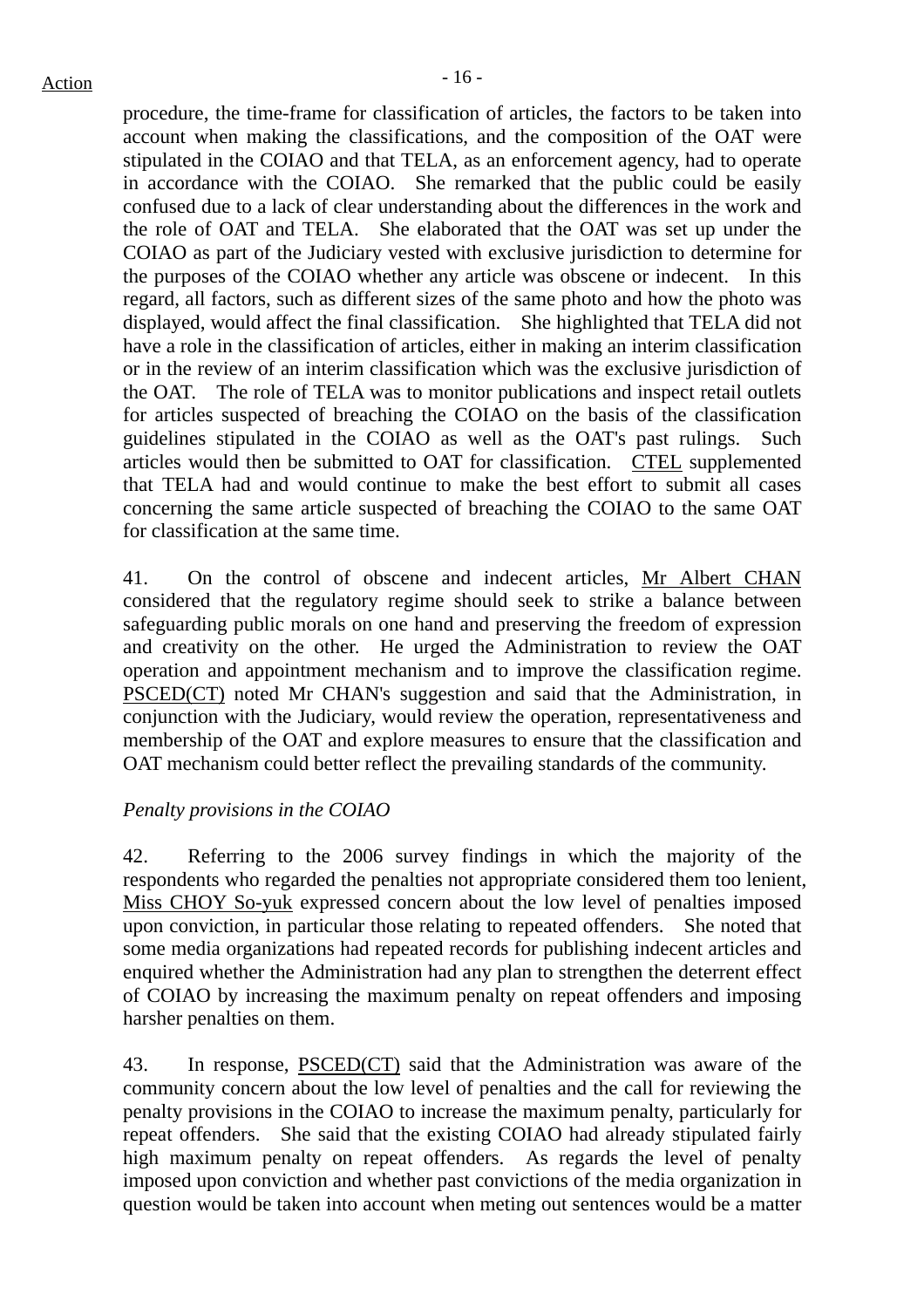# $Action$

for the court to decide. She pointed out that TELA and the Department of Justice (DoJ) had all along kept in view the penalty handed down by the court against breaches of COIAO and would apply to the court for a review of the penalty where appropriate. In 2006, TELA and DoJ had requested for a review of penalties in a number of cases. PSCED(CT) assured that members' and the public's concerns in this regard would be considered and addressed in the coming review of the COIAO.

44. In response to the Chairman's enquiry, PSCED(CT) confirmed that upon conviction on breaches against COIAO, the court would be informed of the past conviction records of the media organization in question for consideration in determining the penalty.

# *Regulation of materials transmitted on the Internet*

45. In view of the pervasiveness of Internet service in Hong Kong families and its popularity among youngsters, Miss CHOY SO-yuk expressed concern about the prevalence of indecent/obscene Internet content easily accessible by young people and students. She asked what measures the Administration would adopt to protect young people from being exposed to objectionable materials classified under the COIAO.

46. In reply, CTEL said that as in many other overseas jurisdictions, the proliferation of information transmitted in a globalized and transient way by users who were not required to reveal their identities posed both difficulties and constraints on the regulation of objectionable Internet content. Given that it was impracticable to actively monitor information transmitted over the Internet due to its vast volume and transient nature, TELA adopted a complaint-driven approach in dealing with indecent/obscene Internet content. Nevertheless, she said that TELA would continue to work closely with the Hong Kong Internet Service Providers Association to tackle the problem of objectionable Internet content. Publicity and education would be stepped up on the positive use of the Internet and the wider use of filter softwares.

47. In this connection, Miss CHOY So-yuk suggested requiring every school to send a letter to all parents encouraging them to make use of the filter software to protect youngsters from indecent Internet content, and that assistance should be provided to families having difficulties in installing filter software. In reply, CTEL said that regular talks and seminars on the use of filter software had been organized for students and parents in collaboration with school authorities, non-governmental organizations, and parent groups. She said that about 16 000 discs with filter software had been distributed free of charge in the past two years during seminars and talks, and parents were also encouraged to download free filters provided by the Internet Content Rating Association. She emphasized that TELA would continue its publicity and education effort in the coming year and would consult the community on feasible ways to improve the regulation of Internet content in the context of the coming COIAO review.